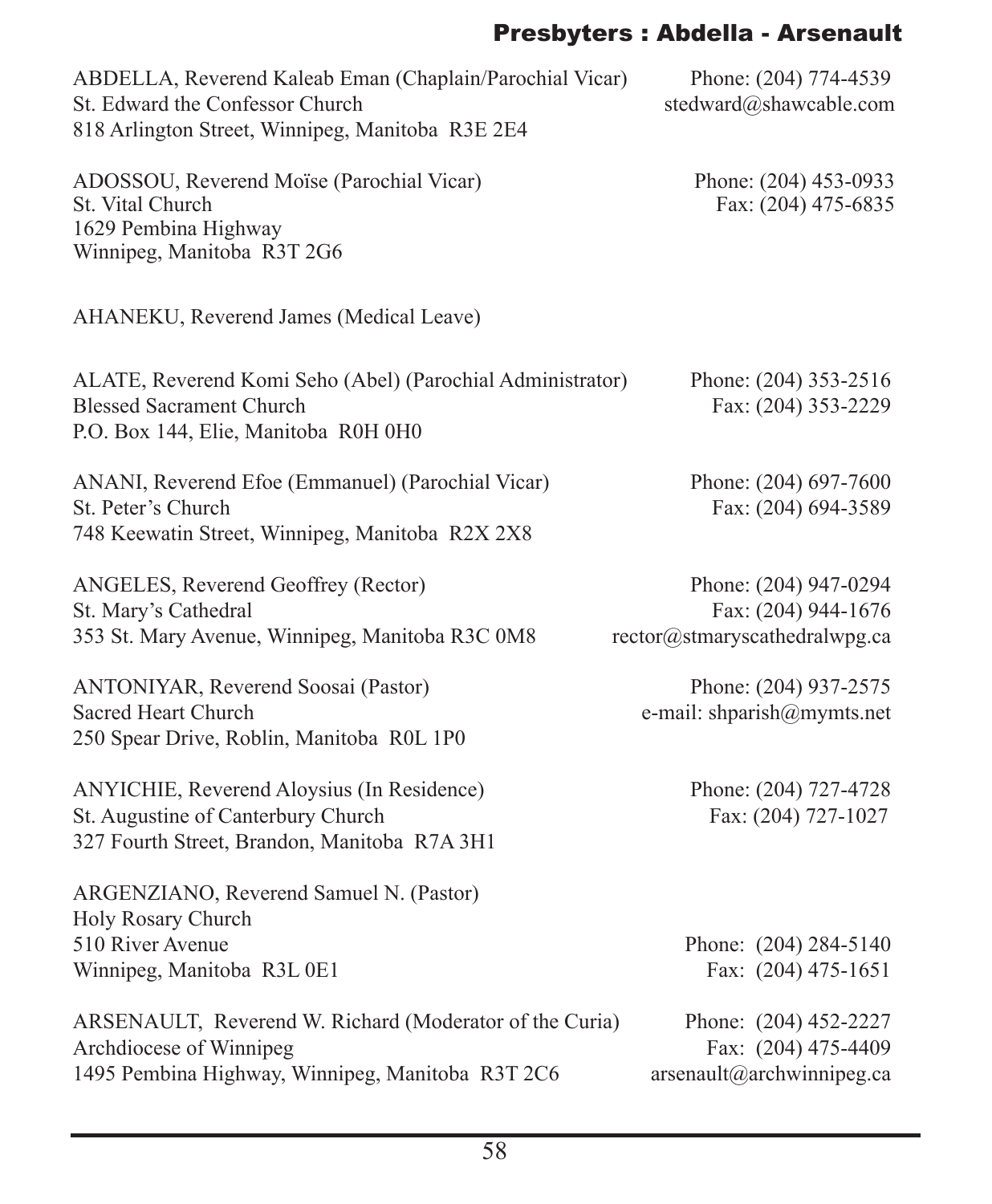## Bandico - Comeault

| BANDICO, Reverend Marcelino (Parochial Administrator)<br>St. Jude's Church<br>P.O. Box 56, Erickson, Manitoba R0J 0P0                                 | Phone: (204) 801-6376                                                                                                                            |
|-------------------------------------------------------------------------------------------------------------------------------------------------------|--------------------------------------------------------------------------------------------------------------------------------------------------|
| BARCLAY, Reverend Kenneth R. (Retired)<br>904 - 120 Donald Street, Winnipeg, Manitoba R3C 4G2                                                         | Phone: (204) 885-9723                                                                                                                            |
| BATUCAN, Reverend Mariano A. (Retired)<br>104 - 114 McGregor Street Winnipeg, Manitoba R2W 5J7                                                        |                                                                                                                                                  |
| BILIRAN, Reverend R. Darius (Pastor)<br>St. Antoninus Church<br>P.O. Box 93<br>Deloraine, Manitoba R0M 0M0                                            | Phone: (204) 747-2195<br>Fax: (204) 747-3206                                                                                                     |
| BISSON, Reverend Paul (Pastor)<br>St. Joseph the Worker Church<br>P.O. Box 776, Russell, Manitoba R0J 1W0                                             | Phone: (204) 773-2924<br>Fax: (204) 773-2342                                                                                                     |
| BOUTILIER, S.J., Reverend Michel (Chaplain) St. Paul's High School<br>260 Young Street, Winnipeg, Manitoba R3C 1Y9                                    | Phone: (204) 783-5922                                                                                                                            |
| CABRAL, Reverend José F. (Pastor)<br>(On loan to the Archdiocese of Keewatin-Le Pas)<br>Cross Lake Church, P.O. Box 159, Cross Lake, Manitoba R0B 0J0 |                                                                                                                                                  |
| CAHILL, Reverend Sean (Retired)<br>181 Austin St. N, Winnipeg, Manitoba R2W 3M7                                                                       | Phone: (204) 632-0971<br>seancahill62@gmail.com                                                                                                  |
| CARUSO, Reverend Joseph C. (Retired)<br>Salina Court, Flat 1, Triq F. Ximenes, Salina, St. Paul's Bay Malta, Europe SP13 08                           | 011-356-582-284                                                                                                                                  |
| CHMIEL, Reverend Ceas (Chaplain)<br>Winnipeg Remand Centre<br>141 Kennedy Street Winnipeg, Manitoba R3C 4N5                                           | Phone: (204) 945-0960<br>Fax: (204) 948-2217<br>e-mail: ceas.chmiel@gov.mb.ca                                                                    |
| COMEAULT, Reverend Monsignor Maurice J. (Pastor)<br>Our Lady of Perpetual Help Church<br>4588 Roblin Blvd.<br>Winnipeg, Manitoba<br><b>R3R 0G4</b>    | Office: (204) 832-1993<br>Fax: (204) 888-4295<br>Cellphone: (204) 781-0720<br>Rectory phone number: (204) 632-5848<br>mcomecult@olphwinningeg.ca |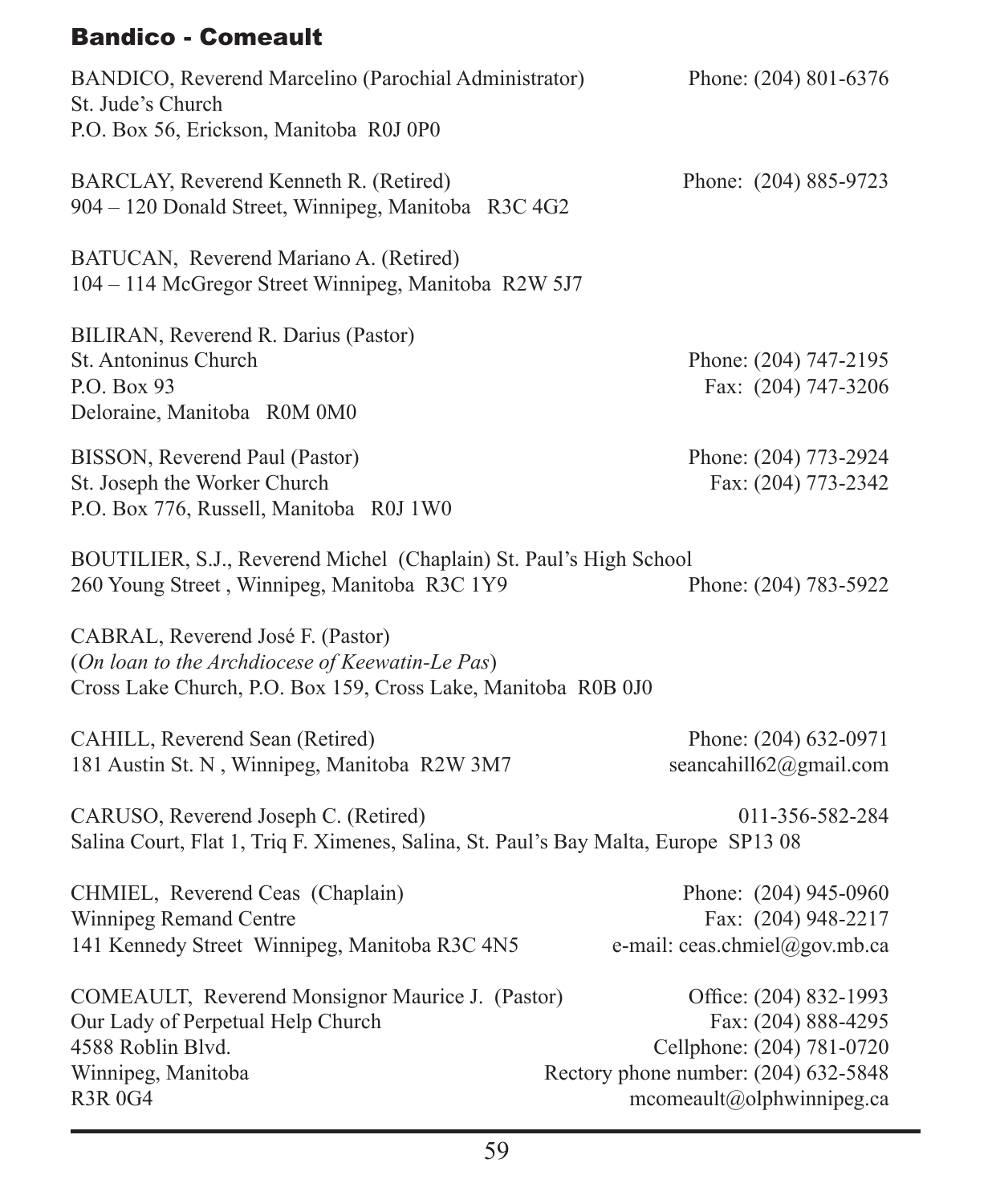## Da Silva - Gagnon

| DA SILVA, Reverend Diego (Parochial Vicar)<br><b>Immaculate Conception Church</b><br>181 Austin Street, Winnipeg, Manitoba R2W 3M7                                             | Phone: (204) 942-3778<br>Fax: (204) 944-9591                              |
|--------------------------------------------------------------------------------------------------------------------------------------------------------------------------------|---------------------------------------------------------------------------|
| DAYANAN, Reverend Renerio (Parochial Administrator)<br>St. Patrick's Church<br>Church Location: 172 Worth Street Parish Office:<br>168 Worth Street Winnipeg, Manitoba R3E 3A7 | Phone: 774-7307<br>Fax: 775-5439<br>e-mail: stpatrickparish@shawcable.com |
| DEIVANAYAGAM, OMI, Reverend Arokia Vijay (Pastor)<br>St. Kateri Tekakwitha Church<br>265 Flora Avenue<br>Winnipeg, Manitoba R2W 2R2                                            | Phone: (204) 783-7215<br>Fax: (204) 775-1126                              |
| DUBOIS, Reverend Christopher R. (Pastor)<br>St-Lazare Church<br>P.O. Box 9 St-Lazare, Manitoba R0M 1Y0                                                                         | Phone: (204) 683-2273<br>Fax: (204) 683-2594                              |
| FERNANDES, Reverend Leo M. (Pastor)<br>Our Lady of the Angels Church<br>P.O. Box 107, Amaranth, Manitoba R0H 0B0                                                               | Phone: (204) 843-2832<br>Fax: (204) 843-3222                              |
| FILIPS, Reverend Mark E. (Pastor)<br>St. Dominic's Church<br>P.O. Box 926<br>Neepawa, Manitoba R0J 1H0                                                                         | Phone: (204) 476-5212<br>Fax: (204) 476-2530                              |
| FONTAINE, Reverend Stan,<br>St. Kateri Tekakwitha Church<br>265 Flora Avenue<br>Winnipeg, Manitoba R2W 2R2                                                                     | (Parochial Administrator)                                                 |
| GACEK, Reverend Stan (Pastor)<br>St. Michael's Church<br>P.O. Box 266<br>Gimli, Manitoba R0C 1B0                                                                               | Phone: (204) 642-5040                                                     |
| GAGNON, Most Reverend Richard J. (Archbishop)<br>Archdiocese of Winnipeg<br>1495 Pembina Highway<br>Winnipeg, Manitoba R3T 2C6                                                 | Phone: (204) 978-3202<br>Fax: (204) 475-4409<br>patti@archwinipeg.ca      |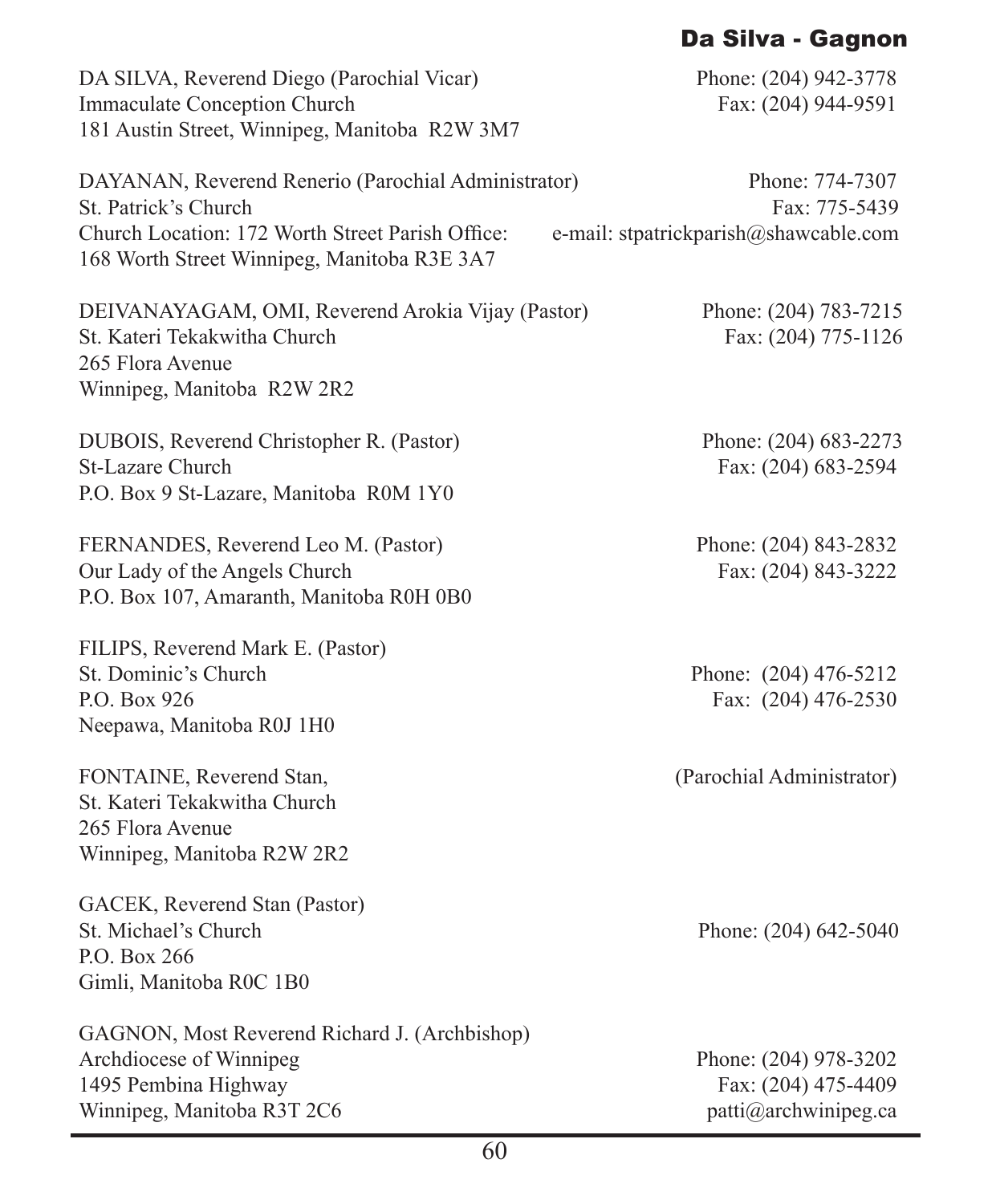### Gamallo - Kerbrat

GAMALLO, Reverend Yolando (Pastor) St. John Cantius Church Phone: (204) 589-5583 846 Burrows Avenue Fax: (204) 582-7241 Winnipeg, Manitoba R2X 0R4 st.john.cantius@mts.net

GEMMITI, Reverend (Capt.) Paul (Chaplain) Canadian Armed Forces (17 Wing Winnipeg) Phone: 204-833-2500 ext. 4885 P.O. Box 17000 Stn Forces exercises exercise email: paul.gemmiti@forces.gc.ca Winnipeg, Manitoba R3J 3Y5

GIDDINS, Reverend Eric V. (Pastor) St. Paul the Apostle Church Phone: (204) 832-6122 2400 Portage Avenue Fax: (204) 889-2768 Winnipeg, Manitoba R3J 0M8 pastor01@stpaultheapostle.mb.ca

GURR, Reverend Darrin J.G. (Pastor) Phone: (204) 488-3977 St. Gianna's Church Fax: (204) 488-3998 15 Columbia Drive digurramymts.net Winnipeg, Manitoba R3Y 0R5

HERNER, Reverend Vincent P. (Retired) 450 South Birch Street Campbell River, B.C. V9W 6A8

JAMIESON, Reverend Monsignor D. Ward (Vicar General, Retired) Phone: (204) 896-1320 803-21 Roslyn Rd. Winnipeg, Manitoba R3L 2S8

JAWORSKI, Reverend Monsignor Stanislaus A. (Retired) Columbus Courts, Apt. 502 - 253 Edgeland Boulevard Phone: (204) 488-7438 Winnipeg, Manitoba R3P 0S1 Fax: (204) 488-7438

KERBRAT, O.M.I. Reverend Dominique (Retired) 583 Gertrude Avenue Phone: (204) 284-9658 Winnipeg, Manitoba R3E 3A7 Fax: (204) 284-0132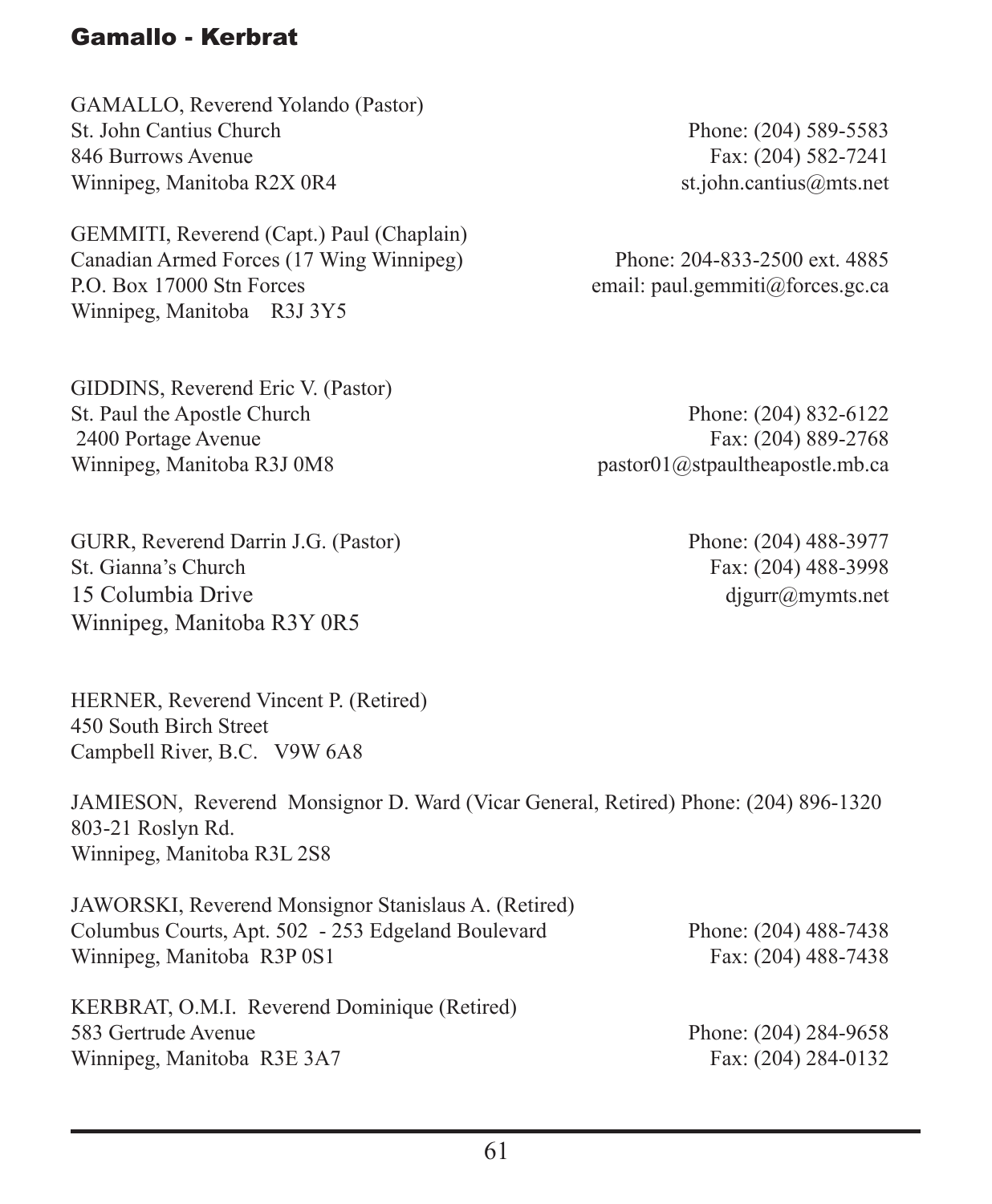## Koscinski - McCloskey

| KOSCINSKI, O.M.I., Reverend Tomasz (Pastor)                                                                         |  |
|---------------------------------------------------------------------------------------------------------------------|--|
| <b>Holy Ghost Church</b>                                                                                            |  |
| Residence: 342 Pritchard Avenue                                                                                     |  |
| Winnipeg, Manitoba R2W 2J3                                                                                          |  |
| KOWALSKI, Reverend R. David (Pastor)<br>St. Theresa's Church<br>3597 Main Street, West St. Paul, Manitoba R4A 5A2   |  |
|                                                                                                                     |  |
| $1 \text{ } \text{T} \text{ } \text{T}$ $1 \text{ } \text{ } \text{ } \text{ } \text{T} \text{ } \text{ } \text{T}$ |  |

LACIAK, Reverend Henryk S. (Retired) Phone: (204) 334-0948 429 – 35 Valhalla Drive, Winnipeg, MB R2G 0G5

LANGEVIN, Reverend Gerald R. (Pastor) Phone: (204) 482-3422 Notre Dame Church Fax: (204) 482-7514 269 Jemima Street, Selkirk, Manitoba R1A 1W9 geraldlangevin@icloud.com

LICO Reverend Andre (Pastor) Phone: (204) 942-3778 Immaculate Conception Church Fax: (204) 944-9591 181 Austin Street, Winnipeg, Manitoba R2W 3M7

MALAYIL, Reverend Philip (Pastor) St. Hedwig's Church

227 11th Street Phone: (204) 727-1682 Brandon, Manitoba R7A 4J7 Fax: (204) 725-2319 sthedwigs@wcgwave.ca

MANTE, Reverend Jorge R. (Pastor) Notre Dame Church (c/o Ste-Rose-de-Lima Church) Phone: (204) 447-2484 P.O. Box 309, Ste-Rose-du-Lac, Manitoba R0L 1S0 Fax: (204) 447-2789

McCLOSKEY, Reverend Monsignor Louis J. (Retired) (902) 370-5699 The Mount Care Community 141 Mount Edward Road, Charlottetown, PEI, C1A 5T1

Phone: (204) 582-4157 Fax:  $(204)$  582-1543 Oblate Residence: (204) 586-0421

> Phone: (204) 339-2649 Fax: (204) 334-9980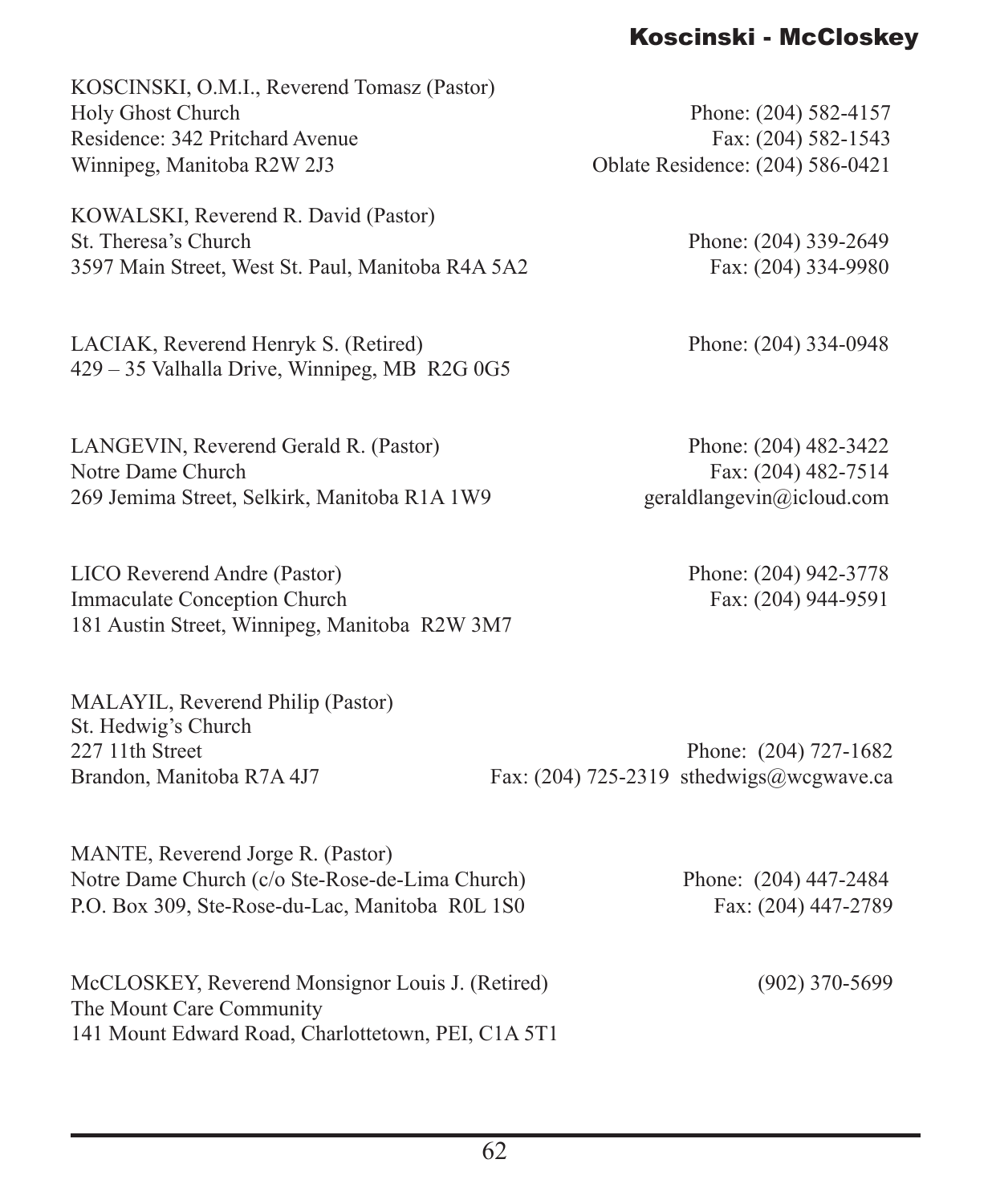# McGrath - Neufeld

| McGRATH, Reverend Terance P. (Retired)<br>Unit 406-230 Barkman Avenue, Steinbach, MB R5G 0Y5<br>Winter Months: 1505 Bamboo Circle, Harlingen, TX 78552 | Phone: 1 (204) 905-2873                            |
|--------------------------------------------------------------------------------------------------------------------------------------------------------|----------------------------------------------------|
| MEDEIROS, M.P.S. Reverend José Eduardo Viveiros<br>Capelania Brasiliera - St. Ann's Church<br>Underwood Road, London<br>White Chapel, E1 5AW           | Phone: +44 20 7247 7833<br>regalo2004@gmail.com    |
| MONTON, Reverend Norberto (Parochial Administrator)<br><b>Sacred Heart Church</b><br>P.O. Box 1240 Virden, Manitoba R0M 2C0                            | Phone: (204) 748-1371                              |
| MOORE, Reverend Monsignor Michael L. (Retired)<br>P.O. Box 31 St. Adolphe, Manitoba R5A 1A1                                                            | Phone: (204) 883-2353                              |
| MORRISSEY, Reverend Wayne G. (Pastor)<br>St. John Brebeuf Church<br>1707 John Brebeuf Place<br>Winnipeg, Manitoba R3N 2A2                              | Phone: (204) 488-4467<br>Fax: (204) 489-6097       |
| MULVIHILL, S.J., Reverend Con (Parochial Vicar)<br>St. Ignatius Church<br>255 Stafford St.<br>Winnipeg, Manitoba R3M 2X2                               | Phone: (204) 474-2351<br>frmulvihill@stignatius.ca |
| NAULT, Reverend Michel J. (Pastor)<br>St. Viator's Church<br>307 Whitmore Avenue East<br>Dauphin, Manitoba R7N 2V1                                     | Phone: (204) 638-4892<br>micheljnault@gmail.com    |
| NEMCEK, Reverend Peter R. (Parochial Administrator)<br>St. Nicholas Tavelich Church<br>2688 Main Street Winnipeg, Manitoba R2V 4T2                     | Phone: (204) 339-4907<br>Fax: (204) 339-4907       |
| NEUFELD, Reverend Patrick (Pastor)<br>Ste-Rose-de-Lima Church<br>P.O. Box 309<br>Ste-Rose-du-Lac, Manitoba R0L 1S0                                     | Phone: (204) 447-2484<br>Fax: (204) 447-2789       |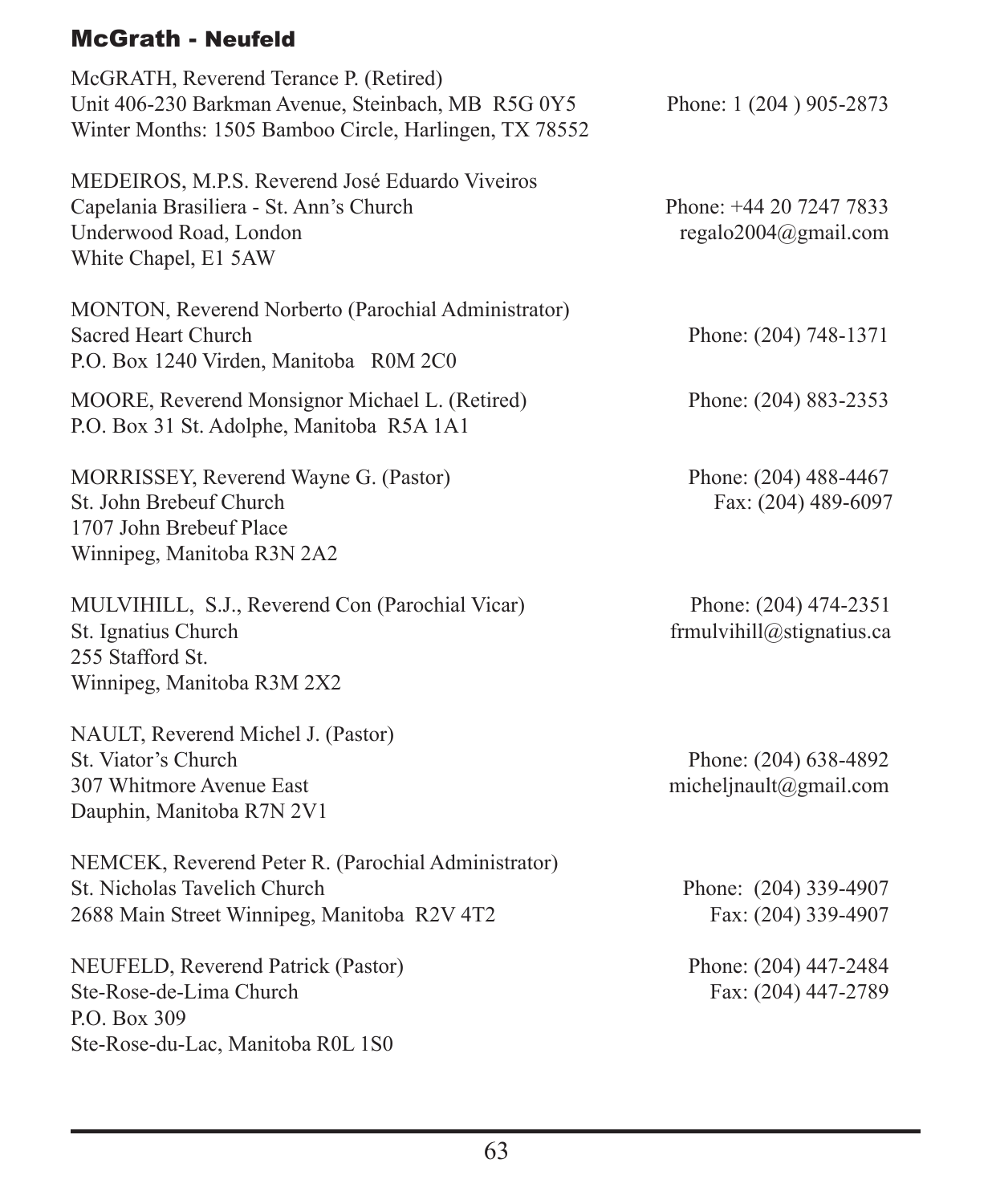# Nwaeje - Sarce

| NWAEJE, Reverend Benjamin (Pastor)<br>St. Columba's Church<br>P.O. Box 1780<br>Swan River, Manitoba R0L 1Z0                                | Phone: (204) 734-2850                                                                       |
|--------------------------------------------------------------------------------------------------------------------------------------------|---------------------------------------------------------------------------------------------|
| OBRIGEWITSCH, S.J., Reverend Frank (Pastor)<br>St. Ignatius Church, 255 Stafford St.<br>Winnipeg, Manitoba R3M 2X2                         | Phone: (204) 474-2351                                                                       |
| OKOSUN, Reverend John (Pastor)<br>St. Augustine of Canterbury Church<br>327 Fourth Street, Brandon, Manitoba R7A 3H1                       | Phone: (204) 727-4728<br>Fax: (204) 727-1027                                                |
| PARADIS, Reverend Francois                                                                                                                 | Phone: (204) 727-4728<br>Fax: (204) 727-1027                                                |
| 327 Fourth Street, Brandon, Manitoba R7A 3H1                                                                                               |                                                                                             |
| PARRENAS, Reverend Diosdado (Pastor)<br>St. Anthony of Padua Church (Hungarian)<br>365 Burnell Street<br>Winnipeg, Manitoba R3G 2B1        | Phone: (204)-772-8140<br>Fax: (204)-783-2466<br>stistvan@mts.net                            |
| PETERSON, Reverend Colin (Chaplain)<br>St. Paul's College, University of Manitoba<br>Rm. 222, 70 Dysart Road<br>Winnipeg, Manitoba R3T 2M6 | Phone: (204) 474-8460<br>Fax: (204) 474-7620                                                |
| POLZ, Reverend Robert P. (Pastor)<br>St. John XXIII Church<br>3390 Portage Ave.<br>Winnipeg, Manitoba R3K 0Z3                              | Phone: (204) 832-7175<br>Fax: (204) 885-2447<br>rpolz@mts.net                               |
| SAMSON, Reverend Monsignor Enrique (Pastor)<br>St. Peter's Church<br>748 Keewatin Street<br>Winnipeg, Manitoba R2X 2X8                     | Phone: (204) 697-7600<br>Fax: (204) 694-3589<br>Direct: $(204)$ 697-7602; fr.samson@shaw.ca |

SARCE, Reverend Rainerio (Pastor)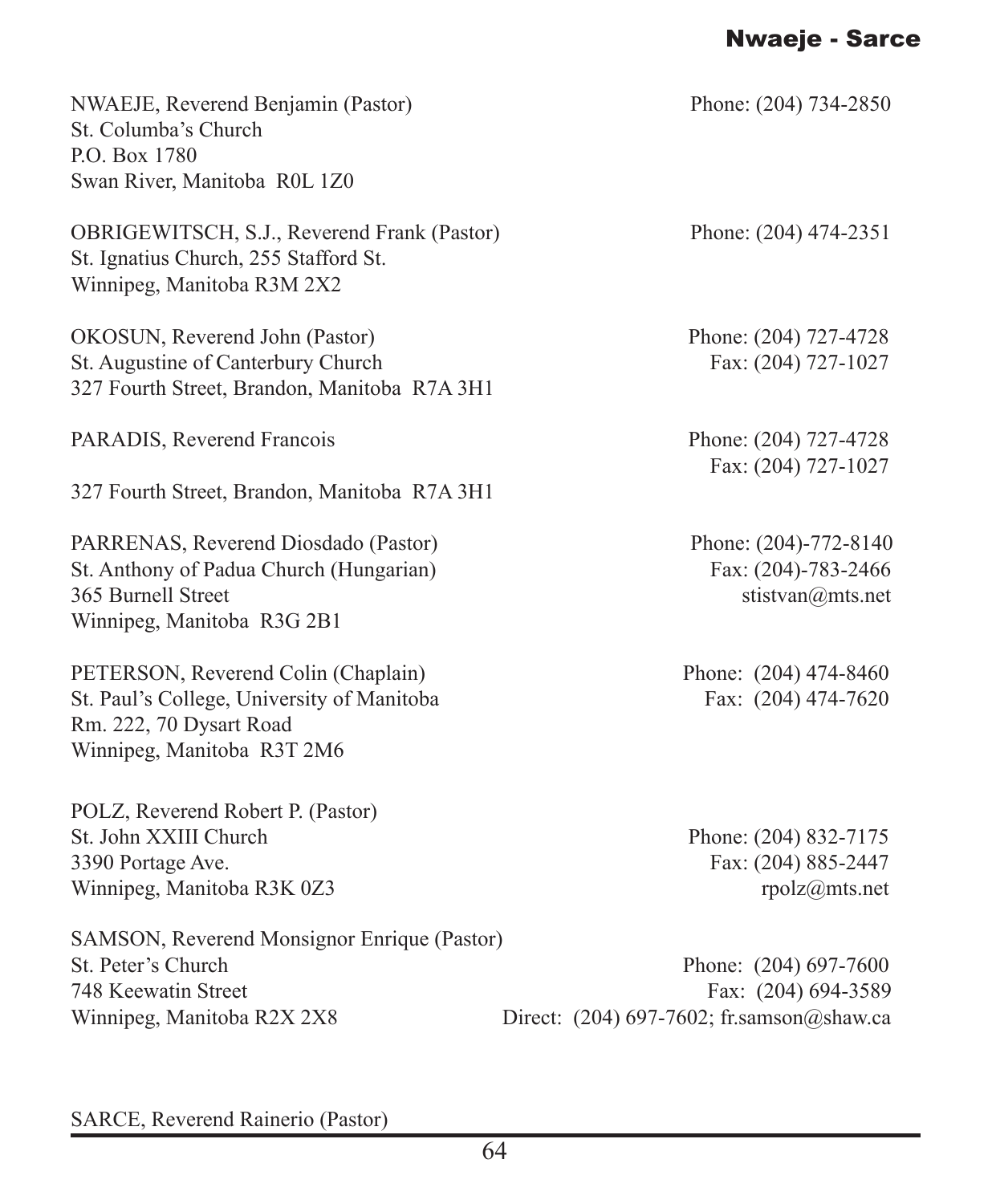#### Savarimuthu - Tinguely

St. Edward the Confessor Church Phone: (204) 774-4539 836 Arlington St. Winnipeg, Manitoba Fax: (204) 783-4025 Mailing Address: 818 Arlington Street, Winnipeg, Manitoba R3E 2E2

SAVARIMUTHU, Reverend Michael Raj (Pastor) Phone: (204) 857-5172 Good Shepherd Church 114 Countess Avenue, Portage la Prairie, Manitoba R1N 3Y8

SCHOONBAERT, Reverend Barry D. (Pastor) Phone: (204) 467-9016 Christ the King Church Fax: (204) 467-8114  $315$  2nd Street East — P.O. Box 1159 Stonewall, Manitoba R0C 2Z0

SEAMAN, Reverend Arthur F. (Retired) Phone: (204) 642-4004 85 Lake Drive, Glen Bay 119N Fax: (204) 642-4004 P.O. Box 51 Camp Morton, MB R0C 0M0 frart@lakenet.ca

STANGEL, O.M.I., Reverend Wojciech (Parochial Vicar) Holy Ghost Church Phone: (204) 582-4157 Residence: 342 Pritchard Avenue Fax: (204) 582-1543 Winnipeg, Manitoba R2W 2J3 Oblate Residence: (204) 586-0421

SUVAKIN, Reverend Nepolian (Pastor) Our Lady of Seven Sorrows Church Phone: (204) 524-2268 P.O. Box 100 Camperville, Manitoba R0L 0J0 Fax: (204) 524-2433

TARRANT, Reverend Mark A. (Pastor) Phone: (204) 453-0933<br>St. Vital Church Fax: (204) 475-6835 1629 Pembina Highway Winnipeg, Manitoba R3T 2G6

TCHAOULE, Reverend Vincent de Paul (on leave) Phone: (204) 452-2227 1495 Pembina Highway Winnipeg, R3T 2C6

Fax: (204) 475-6835

TINGUELY, Reverend Paul J. (Pastor)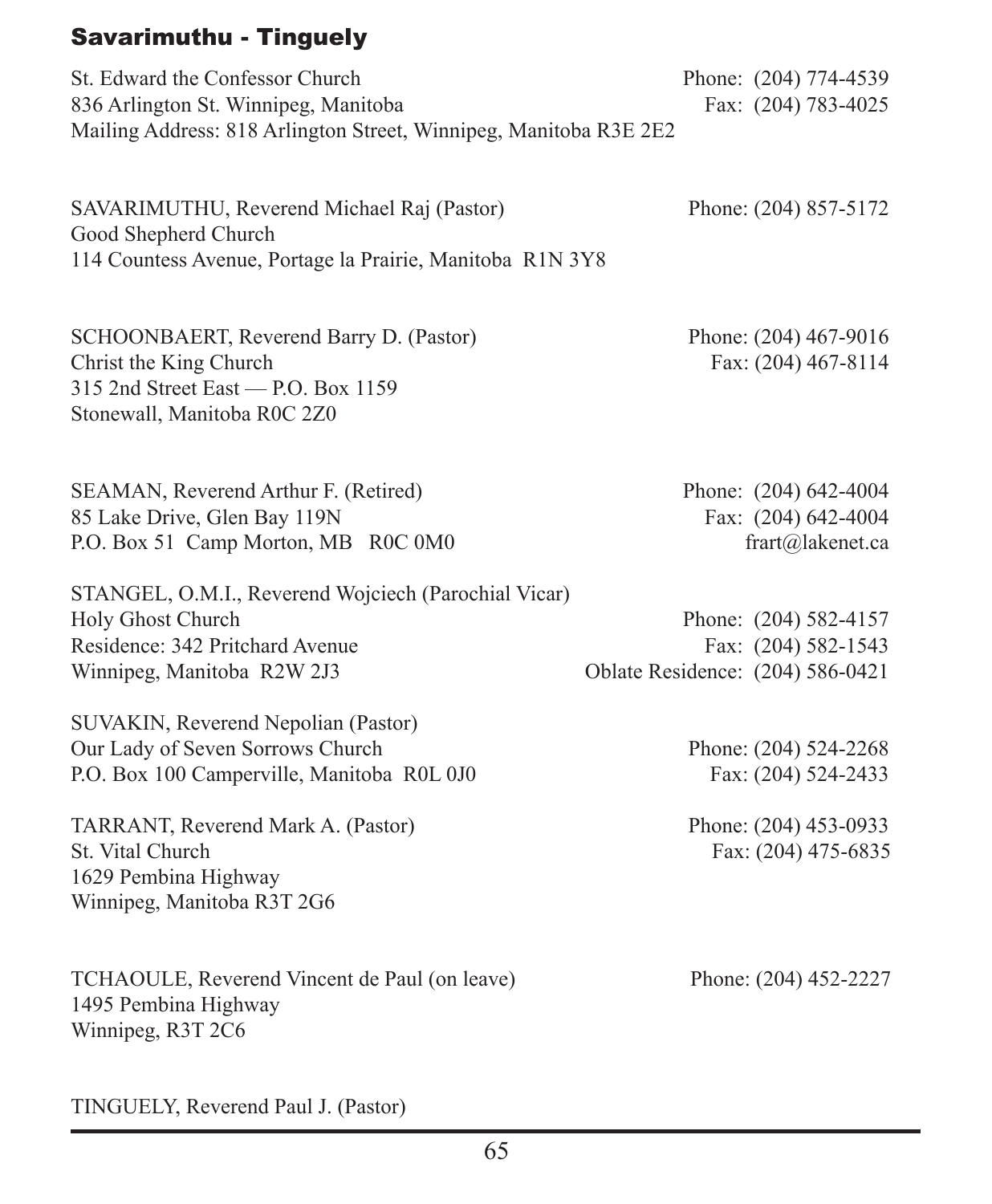## Vazhaplankudyil - Wollbaum

St-Laurent Church Phone: (204) 646-2249 P.O. Box 132 Fax: (204) 646-4170 St-Laurent, Manitoba R0C 2S0 frpaul@mymts.net

| VAZHAPLANKUDIYIL, Reverend Roy George (Pastor) |                       |
|------------------------------------------------|-----------------------|
| Immaculate Conception Church                   | Phone: (204) 372-6388 |
| 59 Tache St. P.O. Box 364                      | Fax: $(204)$ 372-6388 |
| Fisher Branch, Manitoba ROC 0Z0                | georgeroy890@yahoo.ca |

WARD, Reverend Gerry (Retired) 116 Norquay Street, Winnipeg, Manitoba R3L 2G4

WARDZINSKI, Reverend Boguslaw (Pastor) Phone: (204)-586-2731 St. Joseph's Church Fax: (204)-586-9799 355 Andrews Street stipastor  $\alpha$ shaw.ca Winnipeg, Manitoba R2W 4T5

WEISGERBER, Most Reverend V. James (Archbishop Emeritus) Phone: (306) 584-1203 29-1312 Gryphon's Walk in the same state is a state of the state in the state in the state of the state in the state in the state in the state in the state in the state in the state in the state in the state in the state i Regina, Saskatchewan S4S 6X1

WILSON, Reverend Kelly (Pastor) St. Ann's Church Phone: (204) 888-1935 271 Hampton Street Fax: (204) 889-5603 Winnipeg, Manitoba R3J 1P5

| WOJTKOWIAK, O.M.I., Reverend Wojciech (In Residence) |                                        |
|------------------------------------------------------|----------------------------------------|
| Holy Ghost Church                                    | Phone: (204) 582-4157                  |
| Residence: 342 Pritchard Avenue                      | Fax: $(204)$ 582-1543                  |
| Winnipeg, Manitoba R2W 2J3                           | <b>Oblate Residence:</b> (204) 586-042 |

WOLLBAUM, Reverend Michael M. (Pastor)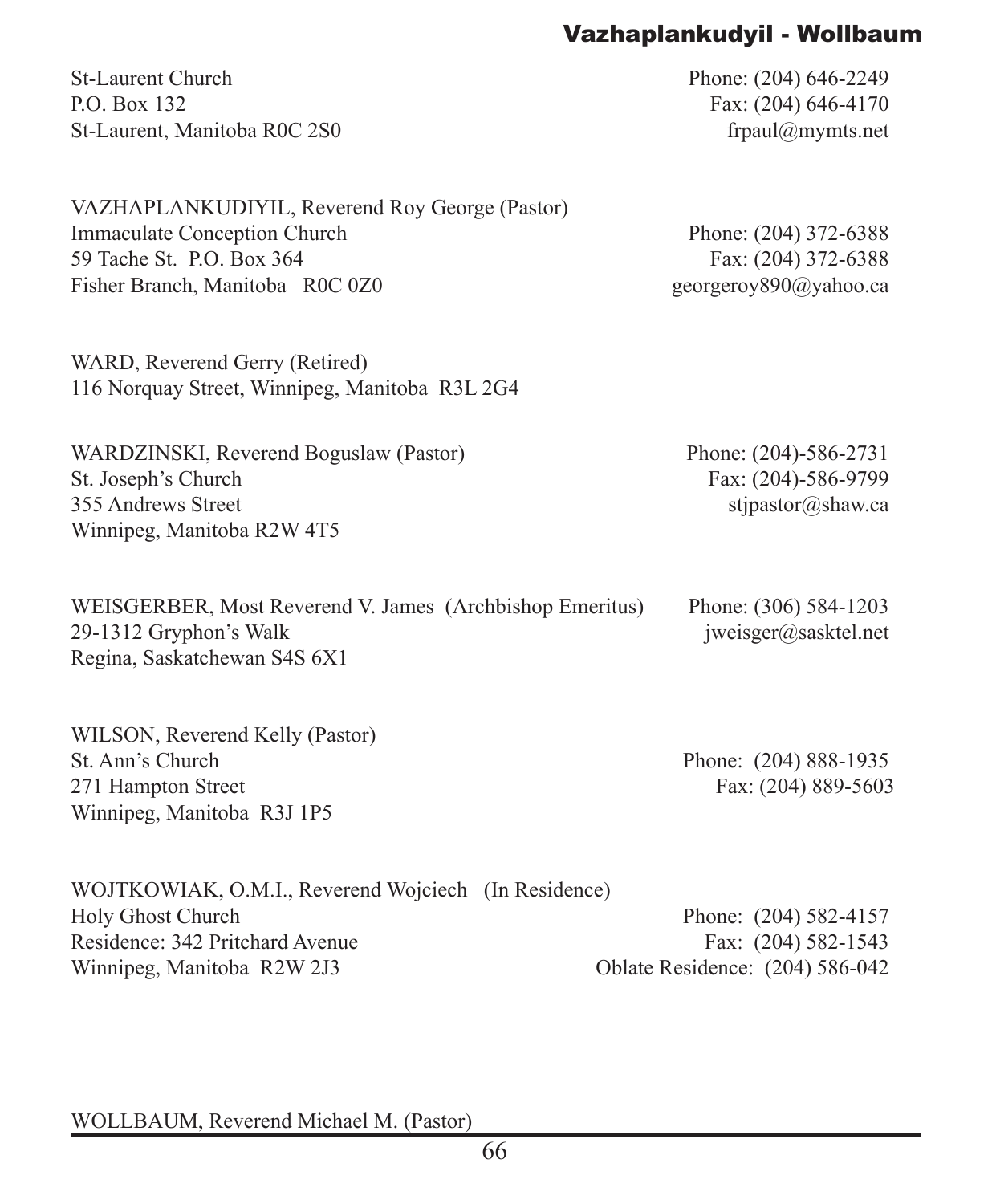# Yuen - Zadji

St. Charles Church Phone: (204) 889-3248<br>395 St. Charles Street Fax: (204) 885-1997 Winnipeg, Manitoba R3K 1T7 pastor.stcharles@mymts.net

YUEN, Reverend Dominic D. (Pastor) Phone: (204) 334-2413 St. Anthony of Padua Church (West Kildonan) Fax: (204) 334-9706<br>250 Burrin Avenue stanthony ants.net Winnipeg, Manitoba R2V 1E5

ZADJI, Reverend Eric (Pastor) Our Lady of Victory Church Phone: (204) 453-4225<br>254 Arnold Avenue Fax: (204) 475-7414 Winnipeg, Manitoba R3L 0W5

Fax: (204) 885-1997

 $stanthony@mts.net$ 

Fax: (204) 475-7414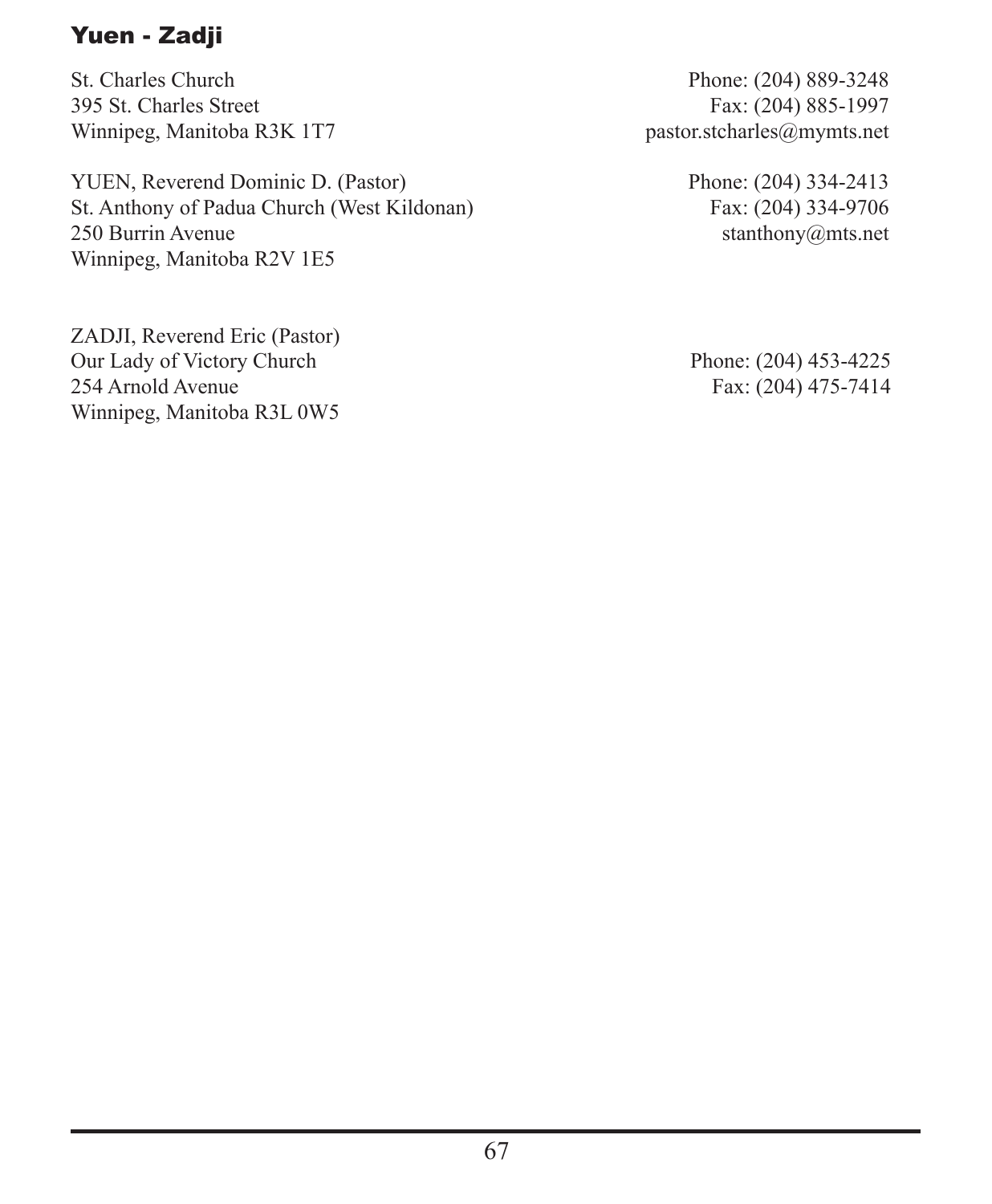**Diocesan Priests by Year of Ordination**

| <b>NAME</b>                                                                   | <b>BORN</b>  | ORDAINED         |
|-------------------------------------------------------------------------------|--------------|------------------|
| CARUSO, Rev. Joseph C., B.Mus., L.R.S.M. (R)                                  | 14 December  | 25 March 1950    |
| JAWORSKI, Rev. Msgr. Stanislaus A., P.H., M.A. (R)                            | 14 June      | 26 May 1956      |
| McCLOSKEY, Rev. Msgr. Louis J., P.H., B.A., B.Th., S.T.L (R).24 October       |              | 11 June 1960     |
| SEAMAN, Rev. Arthur F., B.A., B.Th. (R)                                       | 26 July      | 11 June 1960     |
| *BATUCAN, Rev. Mariano A., B.Ph (R)                                           | 06 December  | 18 March 1961    |
| CAHILL, Rev. Sean J., B.A. (R)                                                | 31 July      | 18 June 1961     |
| WEISGERBER, Most Rev. V. James, Ph.L., S.T.L., D.D. (R)01 May                 |              | 01 June 1963     |
| LACIAK, Rev. Henryk S. (R)                                                    | 01 May       | 11 April 1965    |
| COMEAULT, Rev. Msgr. Maurice J., P.H., B.A., B.Th.                            | 24 November  | 23 December 1967 |
| JAMIESON, Rev. Msgr. D. Ward, P.H., B.A., B.Th., J.C.L., V.G. (R) 31 August   |              | 25 May 1968      |
| MOORE, Rev. Msgr. Michael L., P.H., B.Th (R)                                  | 20 November  | 16 May 1970      |
| McGRATH, Rev. Terance P., B.A., S.T.B., M.A. (R)                              | 28 August    | 31 July 1971     |
| WARDZINSKI, Rev. Boguslaw                                                     | 19 December  | 28 May 1978      |
| ARGENZIANO, Rev. Samuel N., B.A., M.Div.                                      | 23 October   | 15 February 1979 |
| HERNER, Rev. Vincent P., Dipl. Bus. Admin., B.A., B.Th(R)09 November          |              | 22 August 1980   |
| GAMALLO, Rev. Yolando, B.A., S.T.B.                                           | 18 March     | 29 April 1981    |
| PARRENAS, Rev. Diosdado, B.A.                                                 | 06 March     | 16 March 1982    |
| BARCLAY, Rev. Kenneth R., M.Div. (R)                                          | 12 January   | 25 August 1982   |
| GACEK, Rev. Stan, B.A., M.A.                                                  | 04 May       | 22 May 1983      |
| GAGNON, Most Reverend Richard J., D.D.                                        | 17 June      | 24 June, 1983    |
| *SAMSON, Rev. Msgr. Enrique, P.H., B.A., B.S.T                                | 02 January   | 10 April 1984    |
| CHMIEL, Rev. Ceas, B.A., B.Th., M.Th.                                         | 26 September | 13 June 1984     |
| WARD, Rev. Gerry (R)                                                          | 26 May       | 11 May 1985      |
| BANDICO, Marcelino, Rev.                                                      | 02 June      | 1 June 1985      |
| MORRISSEY, Rev. Wayne G., B.A., B.Th., S.T.B., Dipl. Past., S.T.M 04 February |              | 28 June 1985     |
| TINGUELY, Rev. Paul J., B.A., B.Th.,                                          | 20 March     | 28 June 1985     |
| *SARCE, Rev. Rainerio                                                         | 30 December  | 18 August 1986   |
| FERNANDES, Rev. Leo M., B.A., M.Div.                                          | 28 June      | 20 May 1988      |
| POLZ, Rev. Robert, B.A., M.Div., J.C.L., M.C.L., V.F.                         | 15 March     | 20 May 1988      |
| *AHANEKU, Rev. James                                                          | 12 August    | 3 Sept. 1988     |
| GURR, Rev. Darrin J.G., B.A., M.Div., M.A. (Lit.)                             | 25 December  | 26 May 1989      |
| ARSENAULT, Rev. W. Richard, B.A., M.Div., J.C.L., V.E. 20 April               |              | 26 May 1989      |
| SCHOONBAERT, Rev. Barry D., B.Sc., B.A., M.Div., V.F.23 December              |              | 02 June 1989     |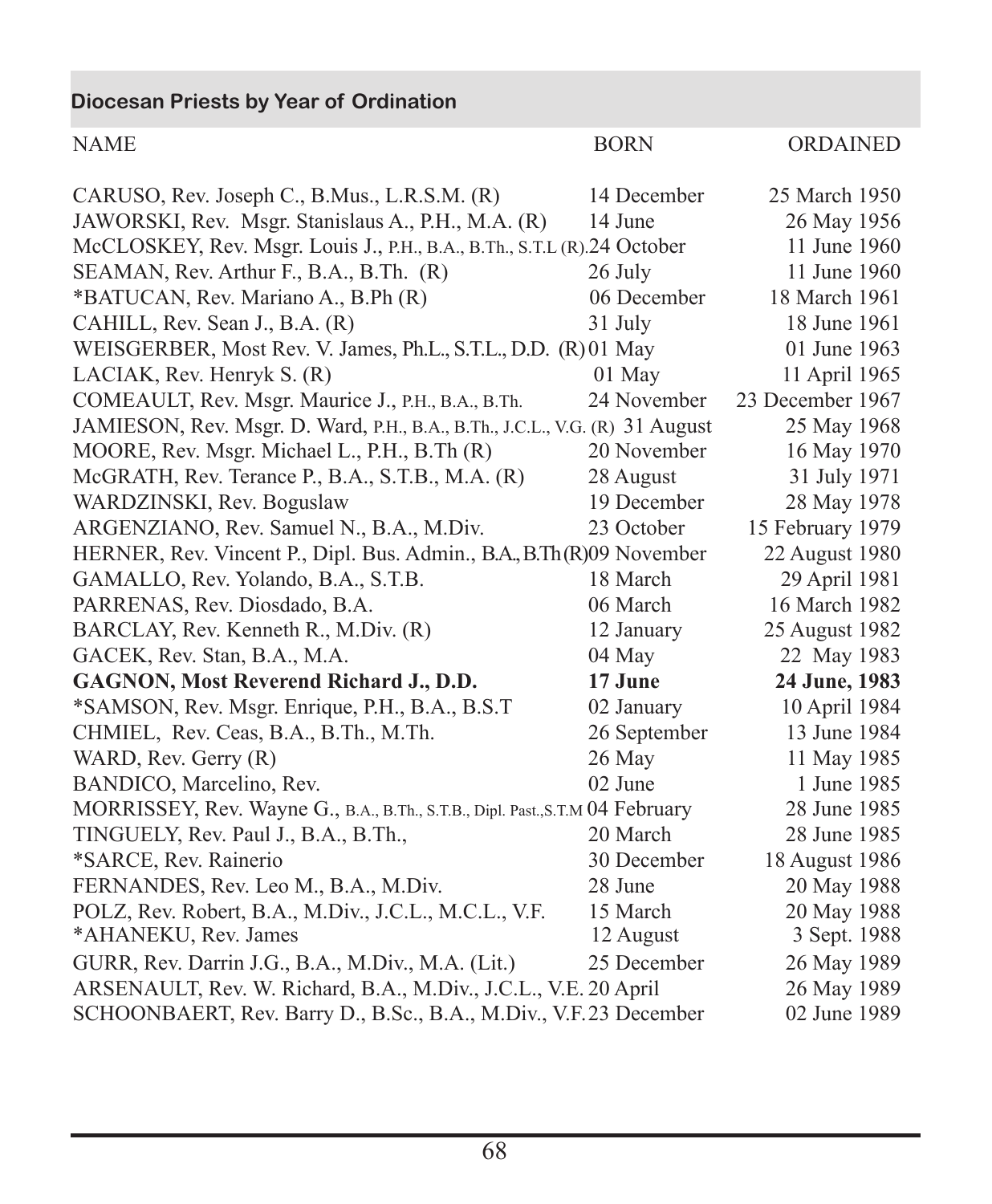| MEDEIROS, Rev. José Eduardo, B.A., M.T.S.                  | 05 January  | 2 February 1991  |
|------------------------------------------------------------|-------------|------------------|
| TARRANT, Rev. Mark A., B.A., M.Div.                        | 25 May      | 04 June 1992     |
| *OKOSUN, Rev. John, B.A., B.Th., J.C.L., M.A., J.C.D., PhD | Jan 30      | October 9, 1993  |
| KOWALSKI, Rev. R. David, B.A., M.Div.                      | 14 October  | 12 May 1994      |
| NAULT, Rev. Michel J., B.A., M.Div.                        | 14 July     | 18 May 1995      |
| YUEN, Rev. Dominic D., B.C.S., M.Div.                      | 10 April    | 18 May 1995      |
| CABRAL, Rev. José F., B.S.W., M.Div.                       | 06 January  | 02 May 1996      |
| LANGEVIN, Rev. Gerald R., B.A., M.Div.                     | 29 June     | 02 May 1996      |
| WOLLBAUM, Rev. Michael M., B.A., M.Div.                    | 11 January  | 02 May 1996      |
| *MONTON, Rev. Norberto, B.A., B. Th.                       | 07 June     | 03 June 1996     |
| *BILIRAN, Rev. R. Darius, B.A., B. Th.                     | 21 October  | 03 June 1996     |
| MALAYIL, Reverend Philip, B.A.                             | 31 May      | 25 February 2000 |
| *DAYANAN, Renerio                                          | 16 December | 05 June 2001     |
| *MANTE, Rev. Jorge R., B.Sc., M.A.,                        | 23 April    | 05 June 2001     |
| SAVARIMUTHU, Rev. Michael Raj, B.A., B.Th., S.T.L.         | 16 November | 28 June 2001     |
| *ABDELLA, Rev. Kaleab Eman, B.A., B.Th., M.Th.             | 24 March    | 22 July 2001     |
| GIDDINS, Rev. Eric, V., B.A., M.B.A., M.Div.               | 06 April    | 11 October 2002  |
| TCHAOULE, Rev. Vincent de Paul, B.A., B.Th.                | 19 July     | 11 June 2003     |
| BISSON, Rev. Paul, B.Th.                                   | 05 December | 16 December 2005 |
| *ANANI, Rev. Efoe                                          | 31 December | 15 July 2006     |
| *ALATE, Rev. Komi Seho                                     | 31 December | 14 July 2007     |
| ANGELES, Rev. Geoffrey, B.Th., M.A. (Lit.)                 | 18 July     | 30 May 2008      |
| *ADOSSOU, Rev. Moïse                                       | 04 October  | 04 August 2010   |
| FILIPS, Rev. Mark, B.A., M.Div.                            | 29 Sept     | 03 June 2011     |
| ZADJI, Rev. Eric, M.Ph., M.Div., V.F.                      | 18 May      | 03 June 2011     |
| NEUFELD, Rev. Patrick, B.Sc., M.Div., V.F.                 | 2 August    | 24 May, 2014     |
| WILSON, Rev. Kelly, B.A., M. Div.                          | 24 October  | 24 May, 2014     |
| DUBOIS, Rev. Christopher R., B.A., M.Div., V.F.            | 1 October   | 3 July, 2015     |
| NEMCEK, Rev. Peter R., B.Sc., M.Div                        | 11 July     | 3 July, 2015     |
| PETERSON, Rev. Colin E., B.F.A., M.Div., S.T.M.            | 15 March    | 10 June, 2016    |
| FONTAINE, Rev. Stan, B.A., B.Th., M.A.                     | 8 July      | 3, January, 2022 |

Asterisk (\*) indicates a priest working in the Archdiocese but not incardinated. (R) indicates a retired priest.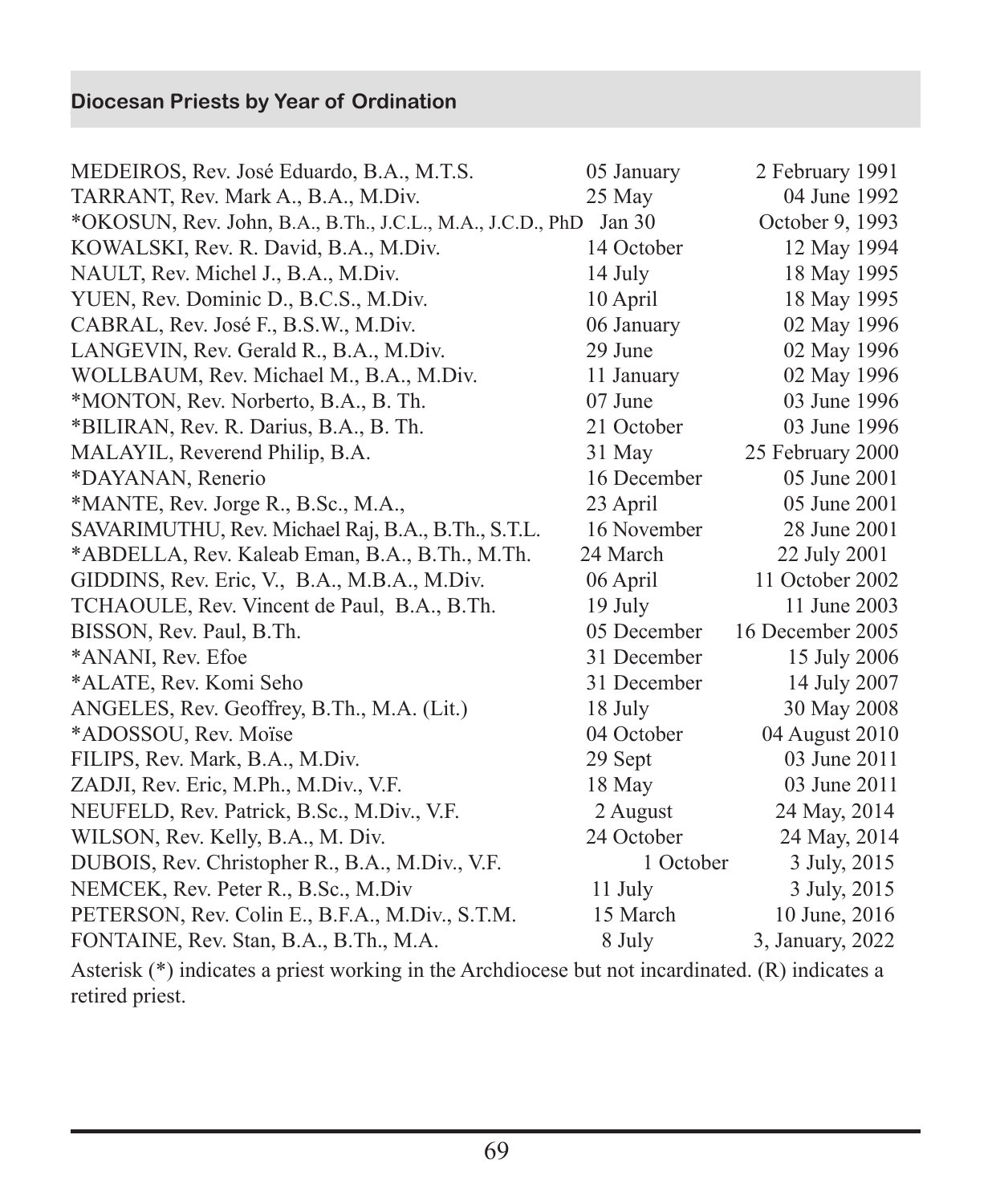#### **Year Ordained**

#### **Ruby Jubilee (1982-2022)**

Reverend Diosdado Parrenas 16 March 1982<br>Reverend Kenneth Barclay 25 August 1982 Reverend Kenneth Barclay

| <b>Communities of Religious Priests by Year of Ordination</b> |             |                 |
|---------------------------------------------------------------|-------------|-----------------|
| <b>Heralds of Good News</b>                                   | <b>BORN</b> | ORDAINED        |
| VAZHAPLANKUDIYIL, Reverend Roy George                         | 12 May      | 20 April 1999   |
| ANTONIYAR, Reverend Soosai                                    | 14 January  | 5 January 2001  |
| <b>SUVAKIN, Reverend Nepolian</b>                             | 5 March     | 15 October 2007 |
| Jesuit Fathers (S.J.)                                         | <b>BORN</b> | <b>ORDAINED</b> |
| BOUTILIER, S.J., Reverend Michel                              | 3 May       | 2 June 1984     |
| OBRIGEWITSCH, S.J., Reverend Frank                            | 18 March    | 10 June 1972    |
| MULVIHILL, S.J., Reverend Con                                 | 7 August    | 29 May 1993     |
| <b>Oblates of Mary Immaculate (O.M.I.)</b>                    | <b>BORN</b> | ORDAINED        |
| KERBRAT, O.M.I., Rev. Dominique                               | 04 August   | 19 October 1952 |
| WOJTKOWIAK, O.M.I., Rev. Wojciech                             | 14 February | 23 May 1970     |
| KOSCINSKI, O.M.I., Rev. Tomasz                                | 2 August    | 23 June 1997    |
| DEIVANAYAGAM, O.M.I., Rev. Arokia Vijay                       | $16$ May    | 1 August 2007   |
| STANGEL, O.M.I., Rev. Wojciech                                | 22 April    | 6 May 2012      |
| PARADIS, O.M.I., Rev. Francois                                | 06 February | 23 May 1970     |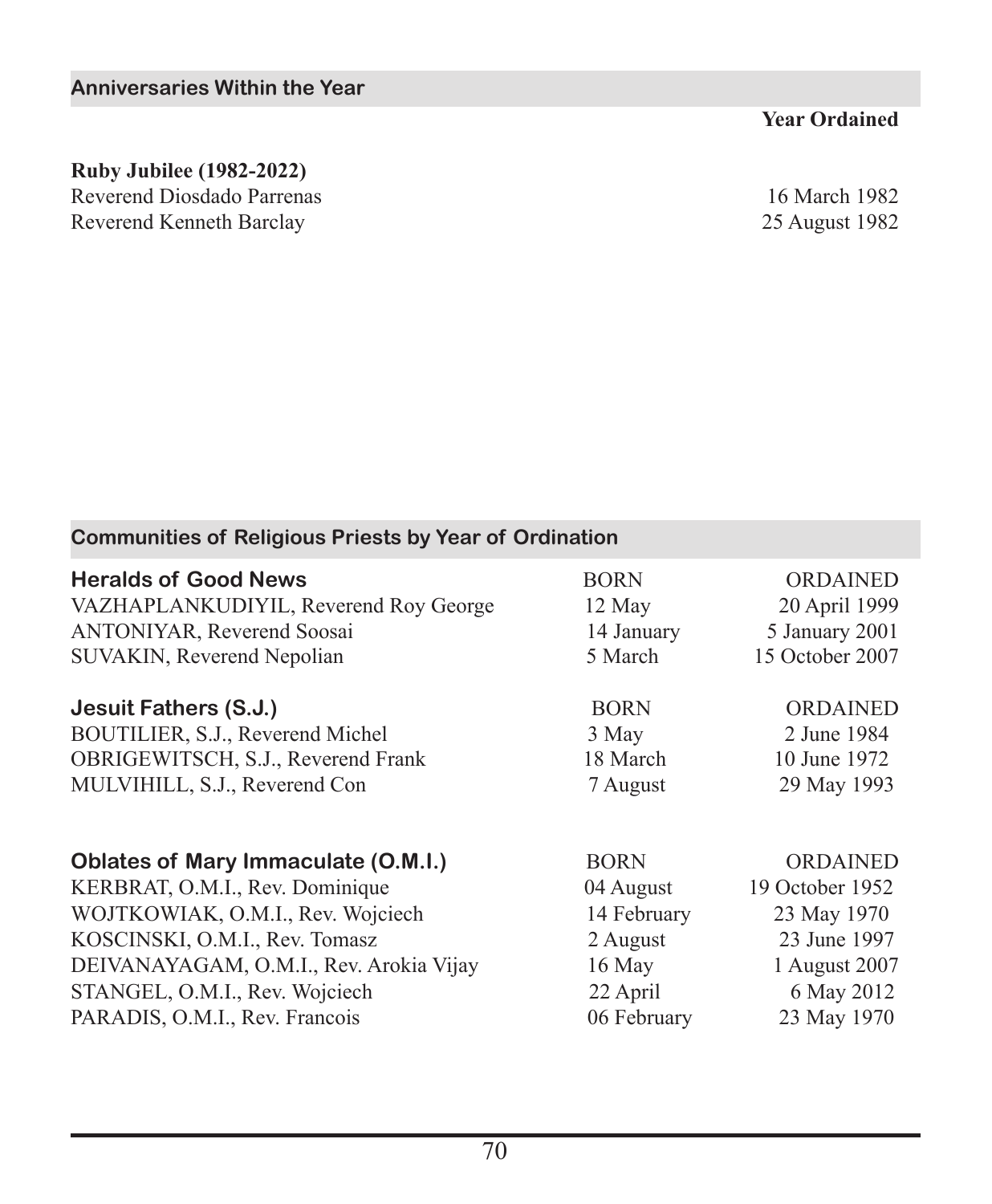## **Permanent Deacons**

| CAMPBELL, Deacon Lawrence (Arlene)<br>18 Baffin Crescent, Winnipeg, Manitoba R3J 0W8   | $(204)$ 897 - 7368                       |
|----------------------------------------------------------------------------------------|------------------------------------------|
| CATALANO, Deacon Vincent W.<br>1844 - 20 Fort Street, Winnipeg, Manitoba R3C 4L3       | $(204)$ 957-5342                         |
| CORDOVA, Deacon Michael (Rochelle)<br>14 Oakhurst Crescent, Winnipeg, Manitoba R2P 2L6 | $(204) 504 - 3788$                       |
| DOUGLAS, Deacon Darin (Carlene)<br>P.O. Box 219, Binscarth, Manitoba R0J 0G0           | $(204) 532 - 2157$                       |
| DURANT, Deacon Philip (Joan)<br>P.O. Box 3533, Gimli, Manitoba<br>ROC <sub>1B0</sub>   | $(204)$ 642-8901                         |
| GATE, Deacon Robert G. (Linda)<br>55 Risbey Crescent, Winnipeg, Manitoba R2Y 1M2       | $(204)$ 837-4322<br>Work: (204) 983-5425 |
| GAUTHIER, Deacon René<br>P.O. Box 331, Arnes, Manitoba, R1A 2G6                        | $(204)$ 799-4876                         |
| HOOGENBERG, Deacon Cecil (Deedee)<br>710 McPhillips Road, Lockport, Manitoba R1A 3H2   | $(204)$ 757-2782                         |
| KUNICKI, Deacon John (Janet)<br>545 Rossmere Avenue, Winnipeg, Manitoba R2V 4S2        | $(204)$ 338-3725                         |
| LAMBERT, Deacon Claude (Bonnie-Lee)<br>1076 Crestview Park Drive, Winnipeg, MB R2Y 0W3 | $(204)$ 832-1338                         |
| LE MAITRE, Deacon Rudolph (Margaret)<br>529 Telfer Street, Winnipeg, Manitoba R3G 2Y4  | $(204) 772 - 1182$                       |
| LORTEAU, Deacon Gilles (Carol)<br>143 Vadeboncoeur Drive, Winnipeg, Manitoba R2N 4P7   | $(204)$ 255-9324                         |
| LUDWICK, Deacon Richard (Diana)<br>111 Bridlewood Road, Winnipeg, MB R3Y 0A4           | $(204)$ 489-5767                         |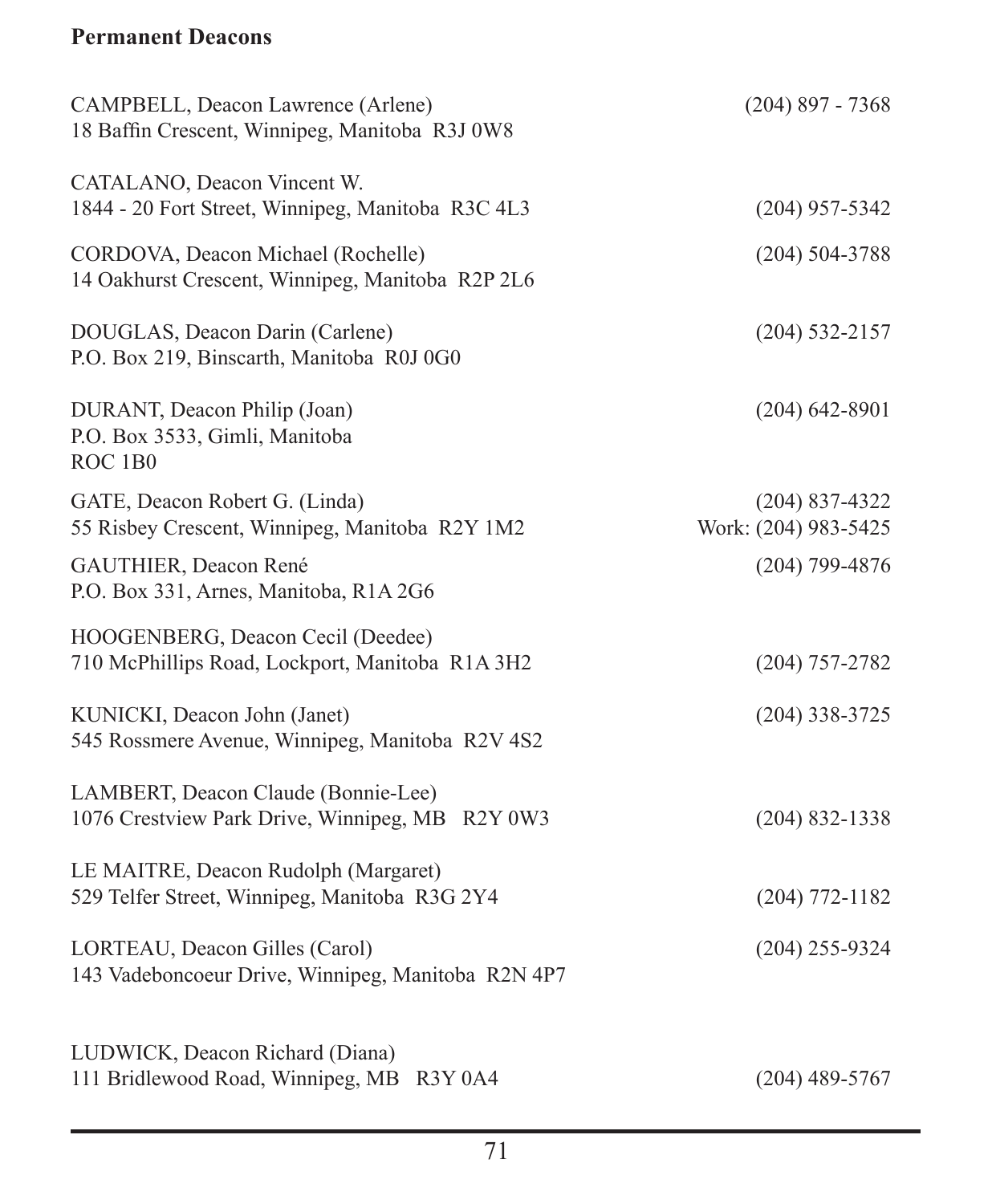| MacKENZIE, Deacon John H. (Carol)                                                              |                       |
|------------------------------------------------------------------------------------------------|-----------------------|
| 30 Kensington Crescent, Brandon, Manitoba R7A 6M1                                              | $(204)$ 729-0852      |
| PLANTE, Deacon J.A. Conrad (Jeannine)                                                          |                       |
| Box 66, St. Lazare, Man. ROM 1YO                                                               | $(204)$ 842-2884      |
| RYZNER, Deacon Richard (Tara Lynn)<br>R.R. 3, Site 60, Comp. 6, Portage la Prairie, MB R1N 3A3 | $(204)$ 428-3107      |
|                                                                                                |                       |
| SANGALANG, Deacon Alberto (Sonia)                                                              | $(204)$ 947-3821      |
| 1805-411 Cumberland Ave., Winnipeg, Manitoba R3B 1T7                                           |                       |
| TEETAERT, Deacon Murray (Adrienne)                                                             |                       |
| P.O. Box 727, Deloraine, Manitoba R0M 0M0                                                      | $(204)$ 747-3903      |
| THIBERT, Deacon Michael (Holly)                                                                | $(204)$ 619-4651      |
| 498 Roseberry Street, Winnipeg, MB R3J 1T7                                                     |                       |
| WOOD, Deacon Ted (Nancy)                                                                       | $+44(0)$ 20-8449-6648 |
| 29 Bramley Road, London N14 4HE                                                                |                       |

# **Permanent Deacons by Year of Ordination**

| <b>NAME</b>                     | <b>BORN</b> | <b>ORDAINED</b>  |
|---------------------------------|-------------|------------------|
| LE MAITRE, Deacon Rudolph       | 29 April    | 03 July 1976     |
| HOOGENBERG, Deacon Cecil (R)    | 06 May      | 08 July 1981     |
| GATE, Deacon Robert G.          | 13 July     | 14 February 1995 |
| MacKENZIE, Deacon John H. (R)   | 25 January  | 25 October 1997  |
| PLANTE, Deacon J.A. Conrad      | 12 May      | 25 October 1997  |
| TEETAERT, Deacon Murray         | 06 June     | 25 October 1997  |
| CATALANO, Deacon Vincent W. (R) | 15 March    | 26 October 1997  |
| WOOD, Deacon Ted *              | 08 June     | 19 February 2000 |
|                                 |             |                  |

\*Incardinated through Chemin Neuf Continued on the next page